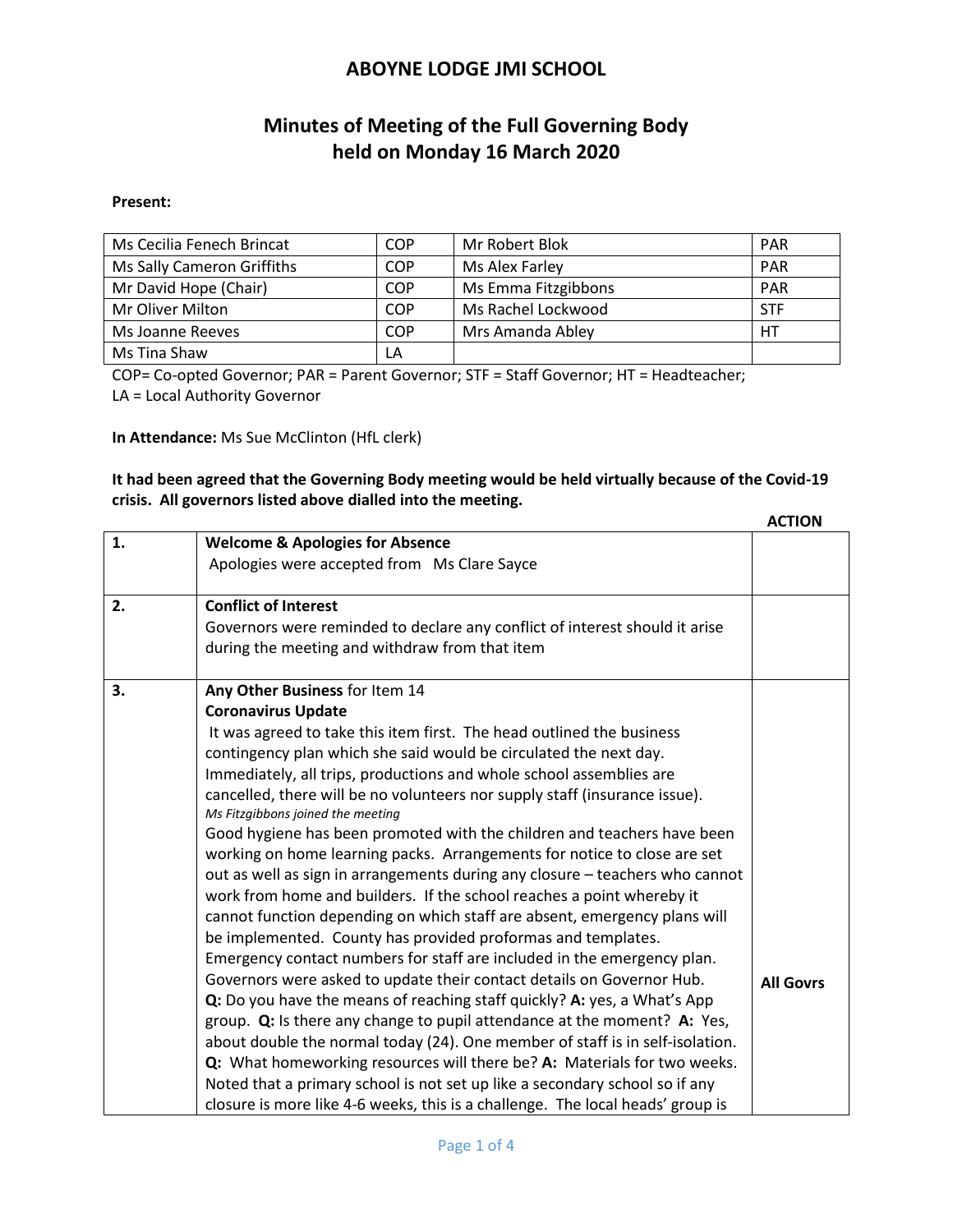|        | active and are learning from each other. Q: What about the builders?            |                |
|--------|---------------------------------------------------------------------------------|----------------|
|        | A: The site manager has keys so they can access the building as well as         |                |
|        | teachers to pack up. Sensitive material is locked in Mandy's office and only    |                |
|        | the site manager has the key. Crates have been ordered.                         |                |
|        | Q: Are there any pregnant staff? A: Not aware of any at the moment.             |                |
|        | The situation is changing all the time and governors will be kept up to date.   |                |
|        |                                                                                 |                |
| 4.     | Minutes of the Previous Meeting held on 20 January 2020                         |                |
|        | The minutes were agreed as a true record. The Chair will sign the minutes       | <b>Chair</b>   |
|        | and pass them to the HT for the records.                                        |                |
|        |                                                                                 |                |
| 5.     | <b>Matters Arising from the Minutes</b>                                         |                |
| 57     | Gift Aid: HMRC want further information about the charity's bank account        | EF             |
|        | before confirming registration. Ms Fitzgibbons following up.                    |                |
| 5.12.2 | Policy Schedule: The clerk has reviewed the current schedule against the        | HT             |
|        | revised regulations and sent it to the Head who will re-visit in due course.    |                |
|        |                                                                                 |                |
| 5.5.11 | Staff Survey: This is prepared, but not the right time to activate it. The head |                |
|        | reported that she had met with all staff - some of whom are unhappy with        |                |
|        | the lack of government action to close schools. Q: Will you hold staff          |                |
|        | meetings remotely? A: Not as yet set up, but will be looking at it.             |                |
| 12.    | Future School Structure Options Paper: A paper has been prepared but not        |                |
|        | yet circulated. Looks at alternative structures, succession planning and the    | <b>May FGB</b> |
|        | financial position. Will be a major item at the next FGB meeting.               | Agenda         |
|        | All other actions either complete or appear on the agenda of this meeting.      |                |
|        |                                                                                 |                |
| 6.     | Report from School Improvement Committee (SIC) held on 6 March 2020.            |                |
|        | The minutes were posted in advance and noted. Business included pupil           |                |
|        | premium, quality of teaching, historic SATS analysis and policies. The staff    |                |
|        | pulse survey will be brought forward in future. The historic SATS results were  |                |
|        | looked at in depth including HIP and school leader reports. It was noted that   |                |
|        | changes had taken place nationally to the way age-related expectations data     |                |
|        | was constructed between KS1 and KS2 affecting several cohorts. Once this is     |                |
|        | taken into account, the children are where they should be. There is a lot of    |                |
|        | work going on to bolster SATS results and this work will be reflected in next   |                |
|        | year's School Development Plan (SDP). Governors were invited to email any       |                |
|        | further questions to the head.                                                  |                |
|        |                                                                                 |                |
| 7.     | Report from Resources Committee (RC) held on Friday 28 February 2020.           |                |
|        | The minutes were posted in advance and noted. Business included school          |                |
|        | field development, finance, school building project and health and safety.      |                |
|        | Key points highlighted:                                                         |                |
|        | Ms Cameron Griffiths will be following up the school field and                  |                |
|        | reporting to RC.                                                                |                |
|        | It is estimated there will be about a £9k deficit at the end of the year,       |                |
|        | but up to date accounts will be reviewed with Maria before the end              |                |
|        | of the month                                                                    |                |
|        | School Building Project: the handover of the temporary school has               |                |
|        | ben postponed until after Easter. There has been a delay with the               |                |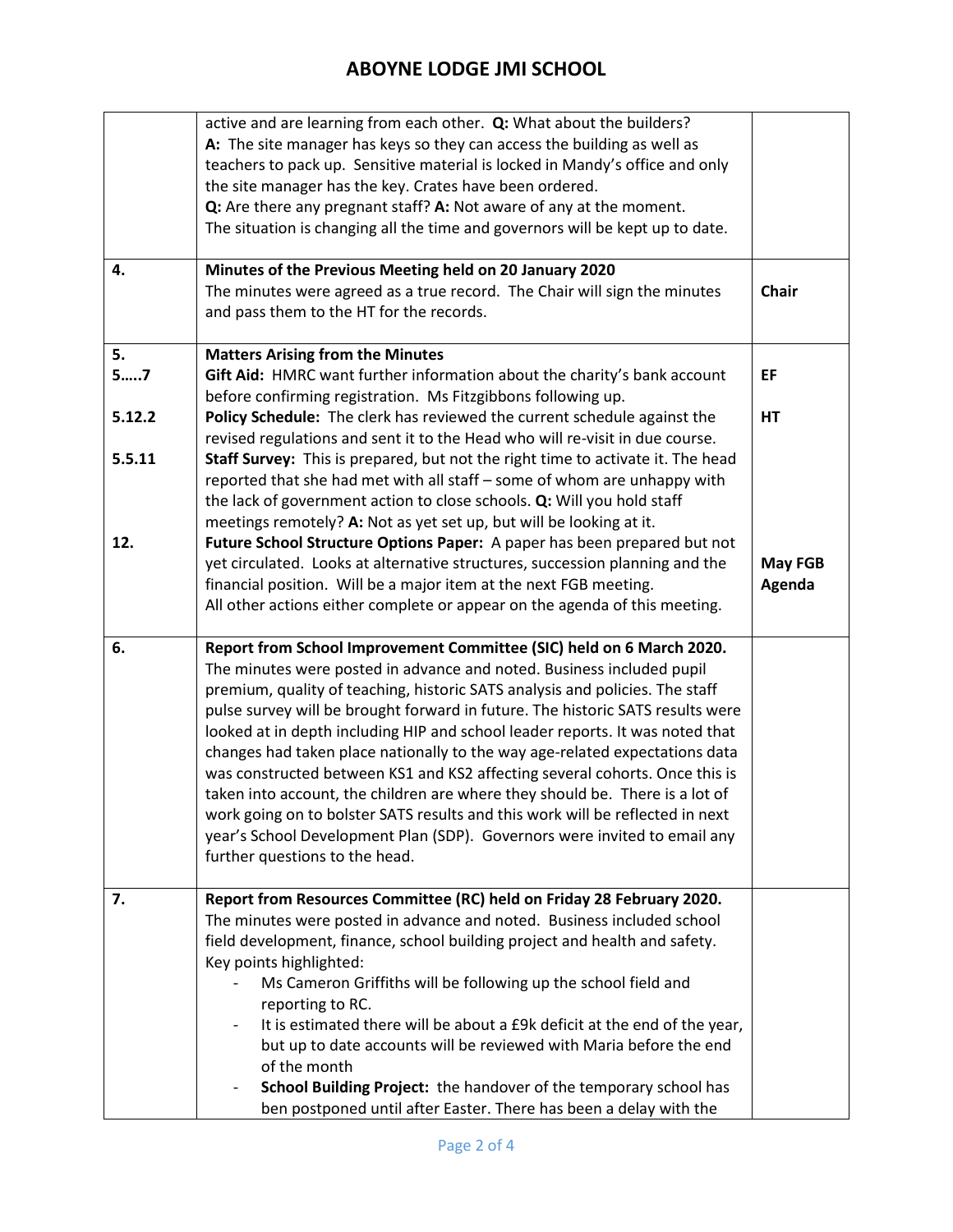|              | Astroturf, but the overall timetable has not changed. The Lodge<br>Room has some foundation issues which means that arrangements<br>for re-locating Reception and Nursery have been revised. Reception's<br>start date in September may be delayed a couple of days.                                                                                                                                                                                                                                                                                                                                                                                                                                                            |                 |
|--------------|---------------------------------------------------------------------------------------------------------------------------------------------------------------------------------------------------------------------------------------------------------------------------------------------------------------------------------------------------------------------------------------------------------------------------------------------------------------------------------------------------------------------------------------------------------------------------------------------------------------------------------------------------------------------------------------------------------------------------------|-----------------|
| 8.           | <b>Update on Priority School Building Programme (PSBP)</b><br>See Item 7. above.                                                                                                                                                                                                                                                                                                                                                                                                                                                                                                                                                                                                                                                |                 |
| 9.           | <b>Headteacher's Report</b><br>The head's report was the half yearly update on the SDP $-$ posted in<br>advance with an added impact column. The second target on developing the<br>wider curriculum has been abandoned for this year, no inset this term<br>because of the move. It will be carried forward to next year's plan. The rest<br>is progressing well. Q: Are there any risks from carrying forward the second<br>target? A: It is being talked about and is part of the work on the first target<br>to develop the skills of subject leaders. Noted Ofsted is not imminent.<br>The SEF will be updated after pupil progress meetings this week. The Herts<br>Improvement Partner (HIP) will be visiting next week. |                 |
| 10.          | <b>Safeguarding Update &amp; Discussion</b><br>No current issues to bring forward. A governor raised a recent child<br>collection issue. The head assured governors that arrangements had been<br>changed and communicated to parents. Some concern was raised and the<br>head agreed to re-iterate the message to ensure that everyone including<br>supply teachers are very clear going forward.                                                                                                                                                                                                                                                                                                                              |                 |
| 11.          | <b>Future School Structure Working Party</b><br>See Item 5 Matters Arising above                                                                                                                                                                                                                                                                                                                                                                                                                                                                                                                                                                                                                                                |                 |
| 12.          | <b>School Visits</b><br>Ms Shaw's report on the pupil premium strategy was noted. There are some<br>amendments to the numbers so a revised version will be posted. Ms Shaw<br>was thanked for her helpful report.                                                                                                                                                                                                                                                                                                                                                                                                                                                                                                               |                 |
| 13.<br>13.1  | <b>Governance Matters</b><br>Governing Body Membership: Ms Brincat's term of office ends on 15 May,<br>before the next FGB meeting, so the clerk will clarify her intentions<br>thereafter. If she wishes to continue, governors agreed to her re-<br>appointment prior to the next meeting on 18 May.                                                                                                                                                                                                                                                                                                                                                                                                                          |                 |
| 13.2<br>13.3 | Training and Development: Changes on Governor Hub to integrate governor<br>training and record keeping. Watch out for HfL posts on Governor Hub asking<br>governors to update their training records before the changeover.<br>Governor Self Review: Chair will follow up to check what progress made<br>and whether the information is still current.                                                                                                                                                                                                                                                                                                                                                                          | All Govrs<br>DH |